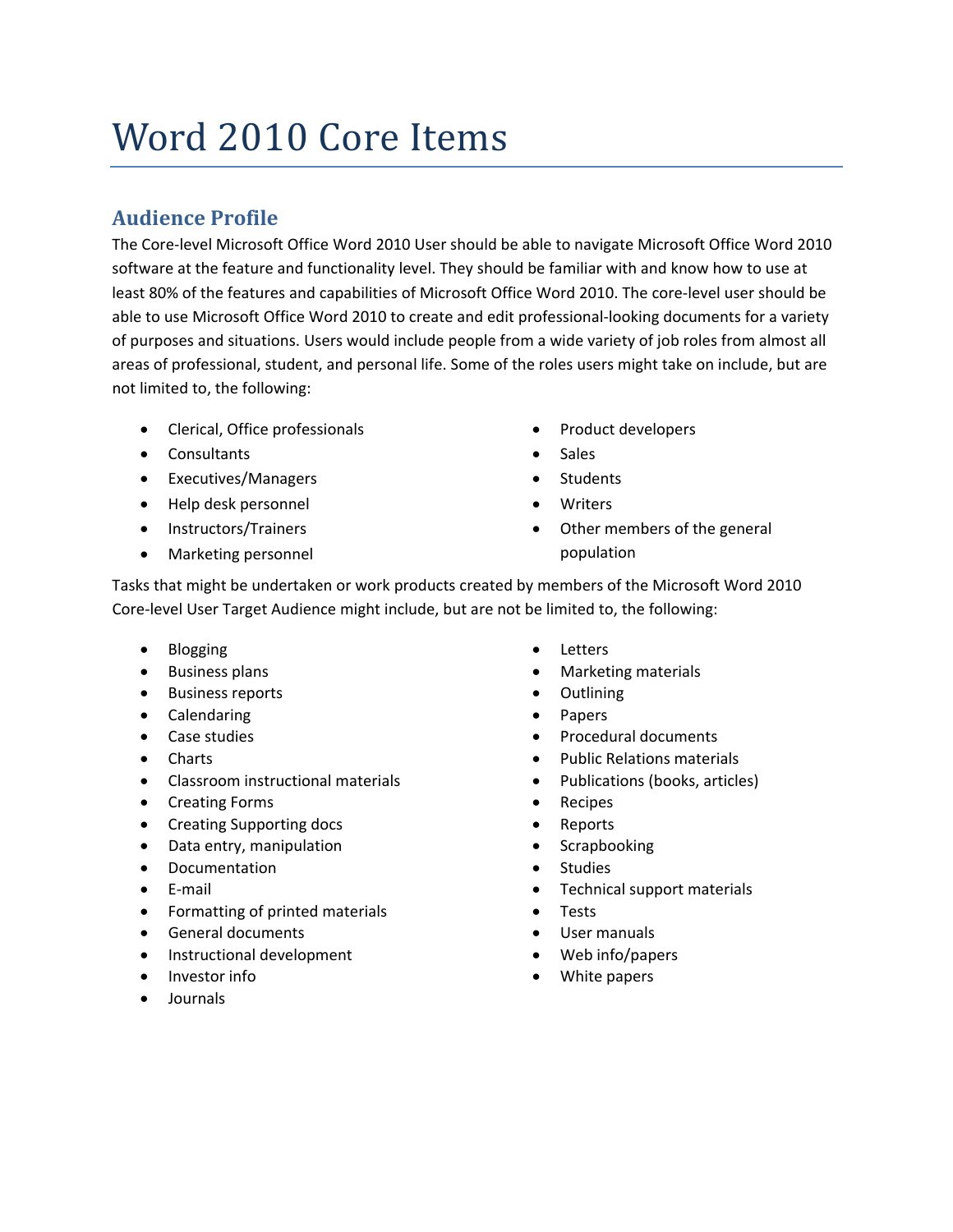# **Objective Domain**

### **1—Sharing and Maintaining Documents**

- 1.1—Apply different views to a document
- 1.2—Apply protection to a document
- 1.3—Manage document versions
- 1.4—Share documents
- 1.5—Save a Document
- 1.6—Apply a template to a document

### **2—Formatting Content**

- 2.1—Apply font and paragraph attributes
- 2.2—Navigate and search through a document
- 2.3—Apply indentation and tab settings to paragraphs
- 2.4—Apply spacing settings to text and paragraphs
- 2.5—Create tables
- 2.6—Manipulate tables in a document
- 2.7—Apply bullets to a document

# **3—Applying Page Layout and Reusable Content**

- 3.1—Apply and manipulate page setup settings
- 3.2—Apply themes
- 3.3—Construct content in a document by using the Quick Parts tool
- 3.4—Create and manipulate page backgrounds
- 3.5—Create and modify headers and footers